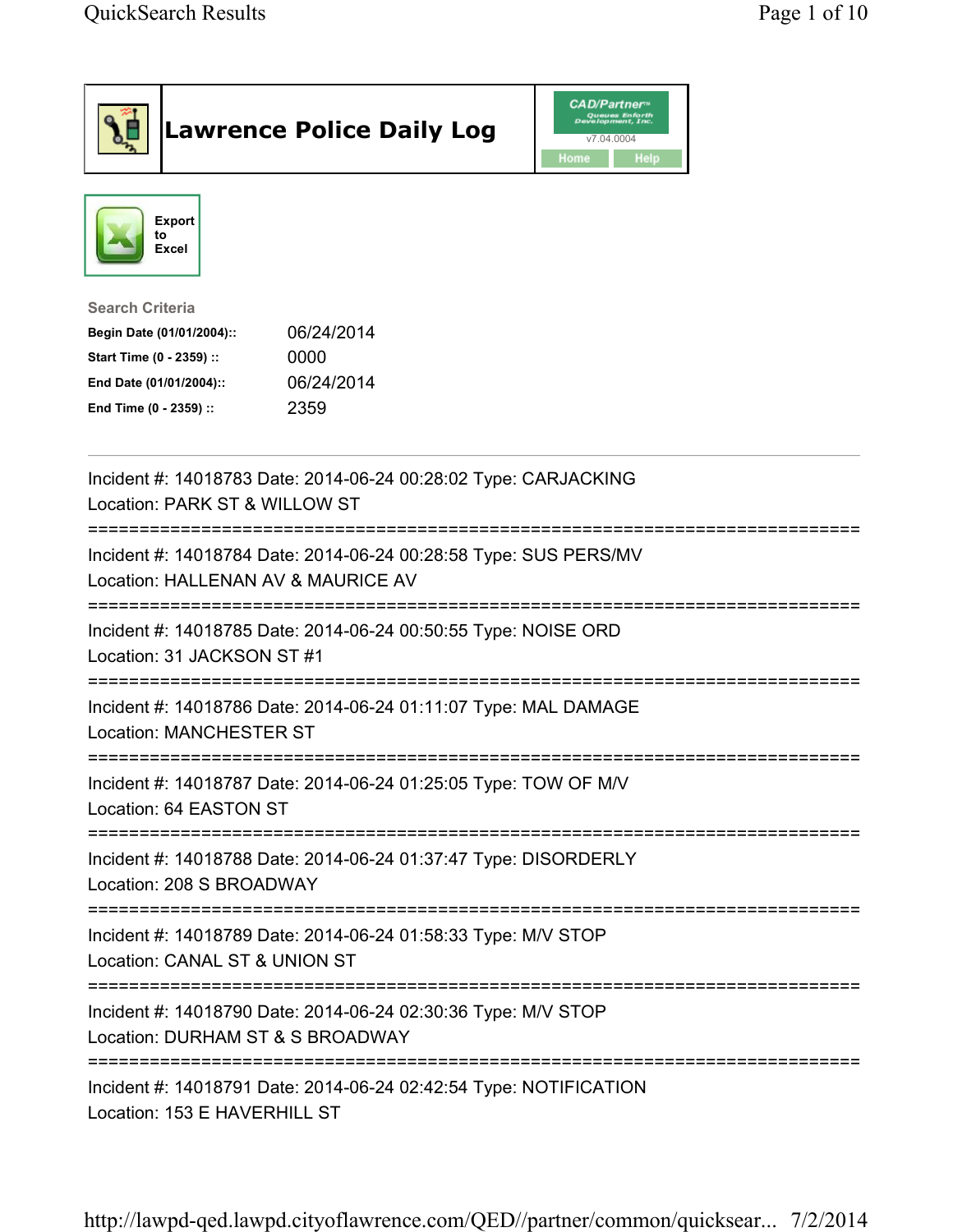=========================================================================== Incident #: 14018792 Date: 2014-06-24 02:53:14 Type: B&E/MV/PAST Location: 14 MELROSE ST =========================================================================== Incident #: 14018793 Date: 2014-06-24 03:15:17 Type: M/V STOP Location: LAWRENCE STORE / 107 S UNION ST =========================================================================== Incident #: 14018794 Date: 2014-06-24 04:03:02 Type: SUS PERS/MV Location: 7 BERKELEY ST =========================================================================== Incident #: 14018795 Date: 2014-06-24 05:46:13 Type: THREATS Location: 128 COMMON ST FL 2 =========================================================================== Incident #: 14018796 Date: 2014-06-24 05:56:23 Type: MV/BLOCKING Location: 13 LOWELL TER =========================================================================== Incident #: 14018797 Date: 2014-06-24 05:57:55 Type: ALARMS Location: DELAGO RESIDENCE / 12 LENOX CIR =========================================================================== Incident #: 14018798 Date: 2014-06-24 06:13:38 Type: HIT & RUN M/V Location: 265 AMES ST =========================================================================== Incident #: 14018799 Date: 2014-06-24 06:30:04 Type: M/V STOP Location: HAVERHILL ST & MORTON ST =========================================================================== Incident #: 14018800 Date: 2014-06-24 06:36:04 Type: DOMESTIC/PROG Location: 112 MARSTON ST #408 =========================================================================== Incident #: 14018801 Date: 2014-06-24 06:53:05 Type: M/V STOP Location: AMESBURY ST & ESSEX ST =========================================================================== Incident #: 14018802 Date: 2014-06-24 06:53:33 Type: B&E/MV/PAST Location: 111 TRENTON ST =========================================================================== Incident #: 14018803 Date: 2014-06-24 07:00:38 Type: PARK & WALK Location: 205 BROADWAY =========================================================================== Incident #: 14018804 Date: 2014-06-24 07:07:22 Type: PARK & WALK Location: BRADFORD ST & BROADWAY =========================================================================== Incident #: 14018805 Date: 2014-06-24 07:10:08 Type: M/V STOP Location: LOWELL ST & OVEODD ST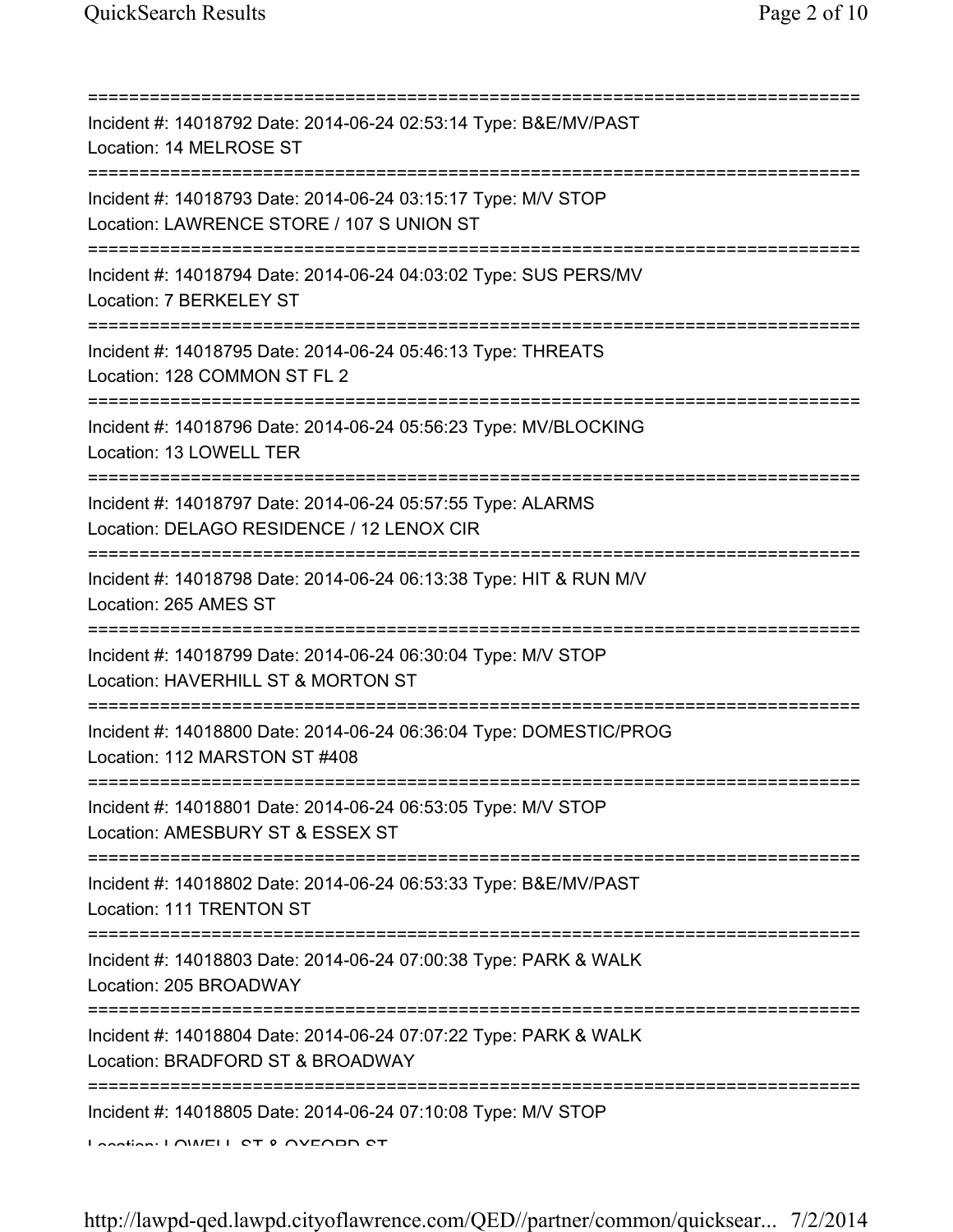| Incident #: 14018806 Date: 2014-06-24 07:13:41 Type: ALARMS<br>Location: 101 AMESBURY ST FL 4                                                             |
|-----------------------------------------------------------------------------------------------------------------------------------------------------------|
| :==========================<br>Incident #: 14018807 Date: 2014-06-24 07:16:06 Type: M/V STOP<br>Location: 90 LOWELL ST<br>=============================== |
| Incident #: 14018808 Date: 2014-06-24 07:53:05 Type: M/V STOP<br>Location: S BROADWAY & SHATTUCK ST                                                       |
| Incident #: 14018809 Date: 2014-06-24 08:02:20 Type: STOL/MV/PAS<br>Location: 215 CRAWFORD ST                                                             |
| Incident #: 14018810 Date: 2014-06-24 08:29:24 Type: STOL/MV/PAS<br>Location: 153 E HAVERHILL ST                                                          |
| Incident #: 14018811 Date: 2014-06-24 08:37:17 Type: B&E/MV/PAST<br>Location: 37 FERN ST                                                                  |
| Incident #: 14018812 Date: 2014-06-24 08:48:09 Type: CK WELL BEING<br>Location: 18 FRANKLIN ST #107                                                       |
| Incident #: 14018813 Date: 2014-06-24 09:01:55 Type: LARCENY/PAST<br>Location: 1060 ESSEX ST                                                              |
| Incident #: 14018814 Date: 2014-06-24 09:05:39 Type: RECOV/STOL/MV<br>Location: 5 NIGHTINGALE CT                                                          |
| Incident #: 14018815 Date: 2014-06-24 09:10:14 Type: SUS PERS/MV<br>Location: EXETER ST & PHILLIPS ST                                                     |
| Incident #: 14018816 Date: 2014-06-24 09:27:47 Type: TOW/REPOSSED<br>Location: 26 STEARNS AV                                                              |
| Incident #: 14018817 Date: 2014-06-24 09:31:59 Type: DOMESTIC/PROG<br>Location: 20 DAISY ST FL 3RDFL                                                      |
| Incident #: 14018818 Date: 2014-06-24 09:40:00 Type: MAL DAMAGE<br>Location: 18 PARK ST                                                                   |
| Incident #: 14018819 Date: 2014-06-24 09:58:12 Type: MEDIC SUPPORT                                                                                        |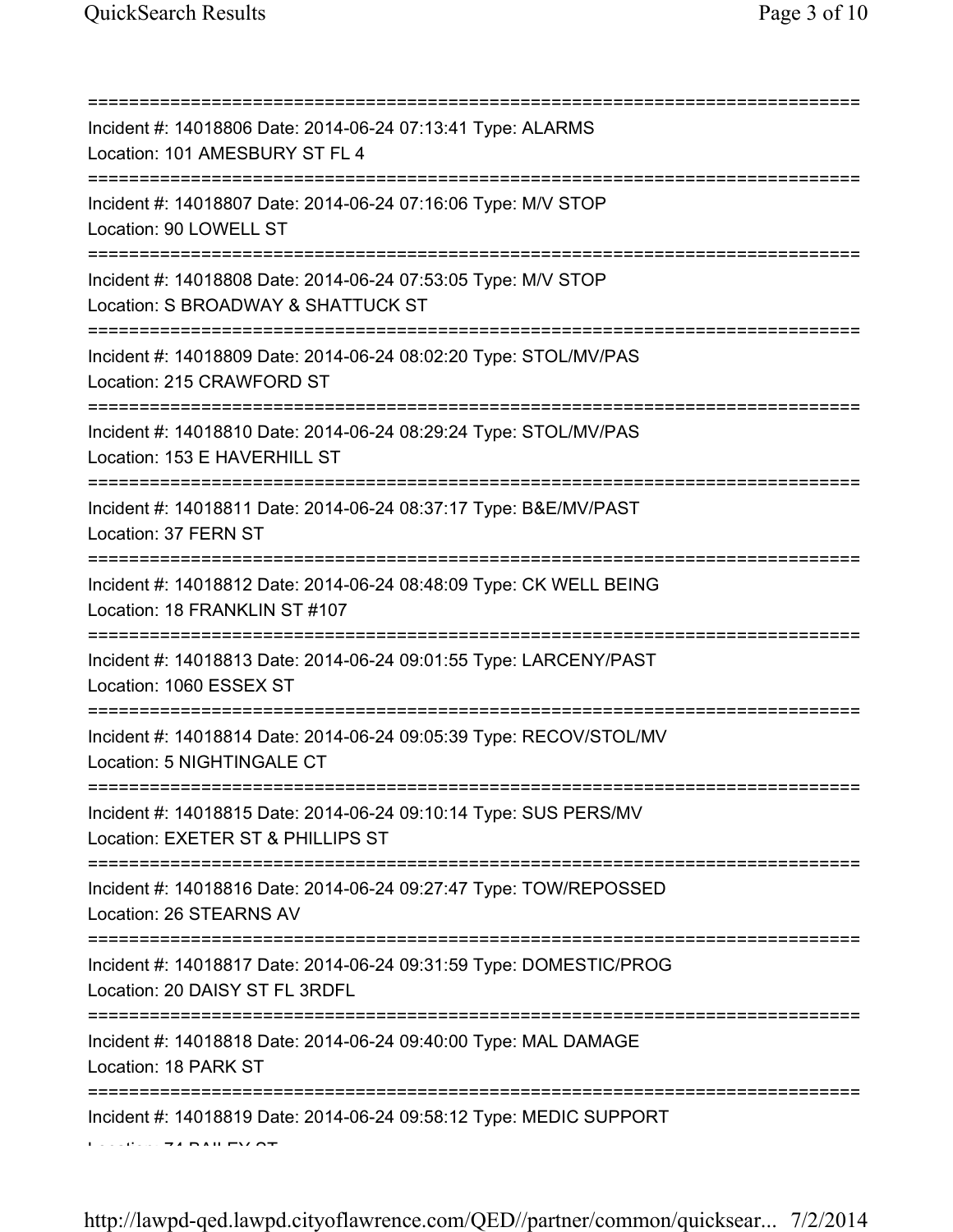=========================================================================== Incident #: 14018820 Date: 2014-06-24 10:01:14 Type: WARRANT SERVE Location: 71 BASSWOOD ST #1 =========================================================================== Incident #: 14018821 Date: 2014-06-24 10:10:09 Type: THREATS Location: BANK OF AMERICA / 257 ESSEX ST =========================================================================== Incident #: 14018822 Date: 2014-06-24 10:30:55 Type: TENANT PROB Location: 117 BERKELEY ST =========================================================================== Incident #: 14018823 Date: 2014-06-24 10:40:41 Type: DRUG VIO Location: BRUCE ST & PARK ST =========================================================================== Incident #: 14018824 Date: 2014-06-24 11:14:23 Type: DRUG VIO Location: BRUCE ST & THORNDIKE ST =========================================================================== Incident #: 14018825 Date: 2014-06-24 11:15:00 Type: LOST PROPERTY Location: 1060 ESSEX ST =========================================================================== Incident #: 14018826 Date: 2014-06-24 11:31:12 Type: B&E/PAST Location: 349 ESSEX ST =========================================================================== Incident #: 14018827 Date: 2014-06-24 11:37:01 Type: NOTIFICATION Location: 43 WHITMAN ST =========================================================================== Incident #: 14018828 Date: 2014-06-24 11:39:29 Type: DOMESTIC/PROG Location: 79 SHAWSHEEN RD FL 1 =========================================================================== Incident #: 14018829 Date: 2014-06-24 11:45:01 Type: DOMESTIC/PROG Location: AMESBURY ST & ESSEX ST =========================================================================== Incident #: 14018830 Date: 2014-06-24 11:51:46 Type: AMBULANCE ASSSI Location: 2 APPLETON ST =========================================================================== Incident #: 14018831 Date: 2014-06-24 11:52:43 Type: A&B PROG Location: YMCA / 40 LAWRENCE ST =========================================================================== Incident #: 14018832 Date: 2014-06-24 11:59:26 Type: WIRE DOWN Location: ARLINGTON ST & HAMPSHIRE ST =========================================================================== Incident #: 14018833 Date: 2014-06-24 12:01:35 Type: DRUG VIO Location: 138 S UNION ST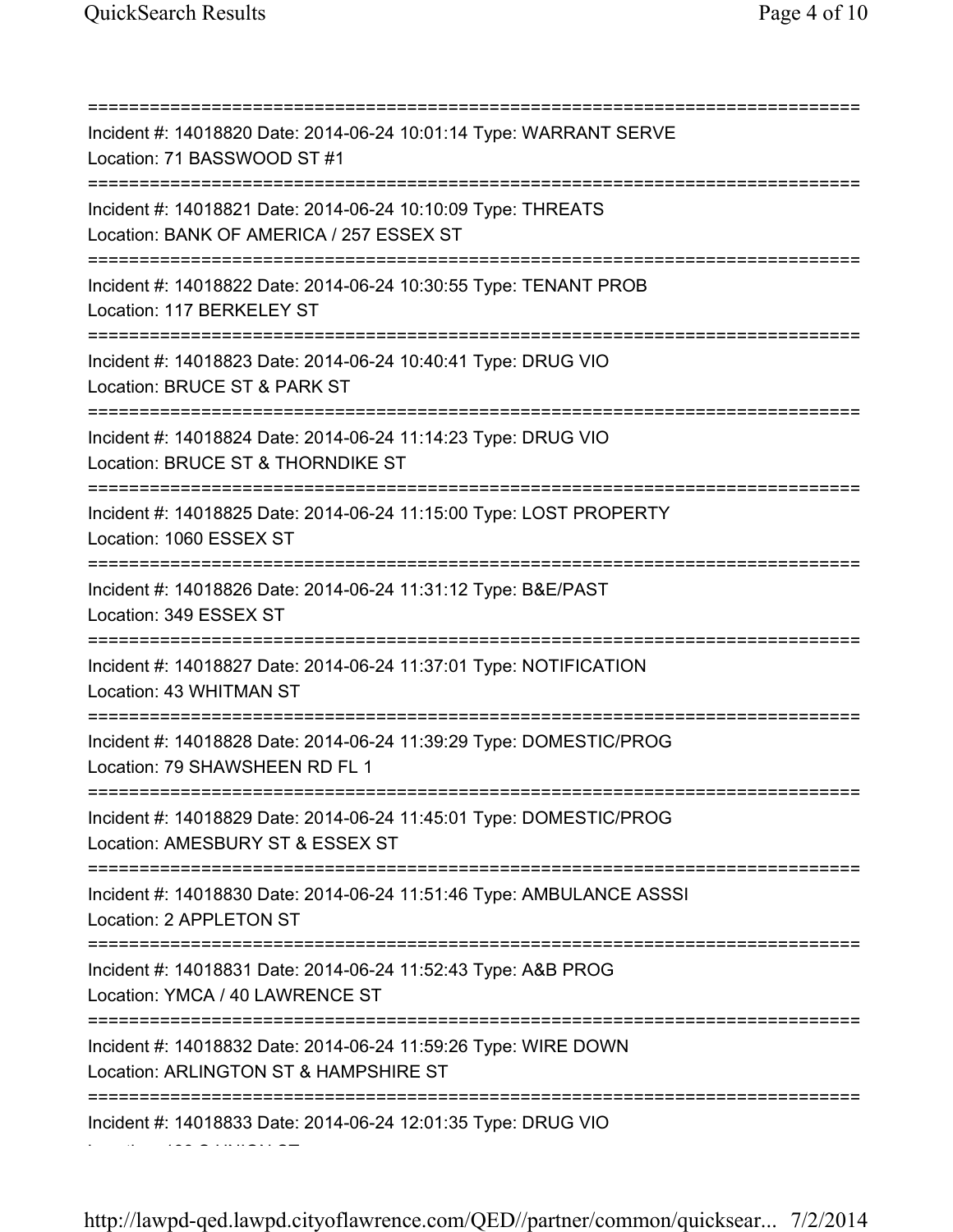=========================================================================== Incident #: 14018834 Date: 2014-06-24 12:07:35 Type: SUS PERS/MV Location: 274 PROSPECT ST =========================================================================== Incident #: 14018835 Date: 2014-06-24 12:12:32 Type: TOW OF M/V Location: 100 MARKET ST =========================================================================== Incident #: 14018836 Date: 2014-06-24 12:13:36 Type: ALARM/BURG Location: BERKELEY CLUB / 41 PLEASANT ST =========================================================================== Incident #: 14018837 Date: 2014-06-24 12:31:06 Type: UNATENEDCHILD Location: 112 ALLSTON ST FL 1 =========================================================================== Incident #: 14018838 Date: 2014-06-24 12:45:58 Type: INVEST CONT Location: 90 LOWELL ST =========================================================================== Incident #: 14018841 Date: 2014-06-24 12:57:23 Type: FRAUD Location: 8 WINSLOW PL FL 1 =========================================================================== Incident #: 14018839 Date: 2014-06-24 13:01:56 Type: DOMESTIC/PAST Location: 45 EUTAW ST =========================================================================== Incident #: 14018840 Date: 2014-06-24 13:02:06 Type: AUTO ACC/NO PI Location: 19 TRINITY ST =========================================================================== Incident #: 14018842 Date: 2014-06-24 13:22:07 Type: B&E/PROG Location: 81 ABBOTT ST =========================================================================== Incident #: 14018843 Date: 2014-06-24 13:26:05 Type: ALARM/HOLD Location: LGH / 25 MARSTON ST #SUITE 202 =========================================================================== Incident #: 14018844 Date: 2014-06-24 13:32:07 Type: ROBBERY UNARM Location: ESSEX ST & HAMPSHIRE ST =========================================================================== Incident #: 14018845 Date: 2014-06-24 13:48:13 Type: DISTURBANCE Location: 32 LAWRENCE ST =========================================================================== Incident #: 14018846 Date: 2014-06-24 13:53:01 Type: COURT DOC SERVE Location: 14 SPRUCE ST =========================================================================== Incident #: 14018847 Date: 2014-06-24 14:02:17 Type: M/V STOP

http://lawpd-qed.lawpd.cityoflawrence.com/QED//partner/common/quicksear... 7/2/2014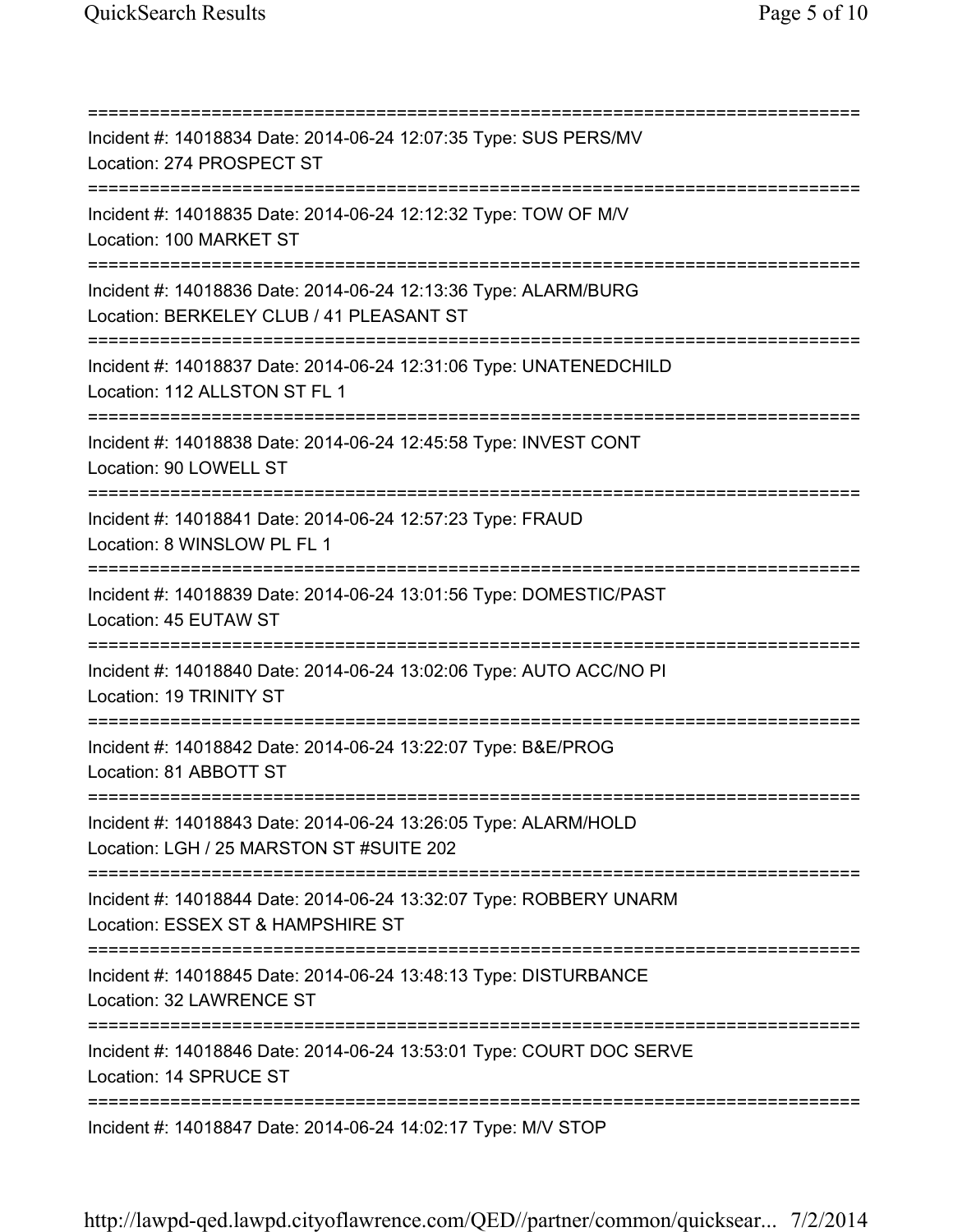=========================================================================== Incident #: 14018848 Date: 2014-06-24 14:08:54 Type: MAL DAMAGE Location: 52 MELVIN ST =========================================================================== Incident #: 14018849 Date: 2014-06-24 14:24:54 Type: LOST PROPERTY Location: 221 WATER ST =========================================================================== Incident #: 14018850 Date: 2014-06-24 14:32:39 Type: M/V STOP Location: DENNYS / 160 WINTHROP AV =========================================================================== Incident #: 14018851 Date: 2014-06-24 14:33:20 Type: DRUG VIO Location: DENNYS / 160 WINTHROP AV =========================================================================== Incident #: 14018852 Date: 2014-06-24 14:40:16 Type: B&E/PAST Location: 60 SAUNDERS ST =========================================================================== Incident #: 14018853 Date: 2014-06-24 14:45:15 Type: A&B PAST Location: 15 BROOKFIELD ST =========================================================================== Incident #: 14018854 Date: 2014-06-24 14:49:33 Type: M/V STOP Location: STADIUM PLAZA / WINTHROP AV =========================================================================== Incident #: 14018855 Date: 2014-06-24 14:53:35 Type: ALARM/BURG Location: FOLEY RESD / 17 BOYD ST =========================================================================== Incident #: 14018856 Date: 2014-06-24 15:15:00 Type: GEN OFFENCES Location: NIGHTINGALE CT =========================================================================== Incident #: 14018857 Date: 2014-06-24 15:22:25 Type: ALARM/BURG Location: COLON RESD / 44 OSGOOD ST =========================================================================== Incident #: 14018858 Date: 2014-06-24 15:47:40 Type: AUTO ACC/PI Location: CENTRAL BRIDGE =========================================================================== Incident #: 14018859 Date: 2014-06-24 16:23:12 Type: NEIGHBOR PROB Location: 49 BYRON AV =========================================================================== Incident #: 14018860 Date: 2014-06-24 16:24:44 Type: AUTO ACC/NO PI Location: MT VERNON ST & S BROADWAY =========================================================================== Incident #: 14018861 Date: 2014-06-24 16:34:02 Type: ASSIST FIRE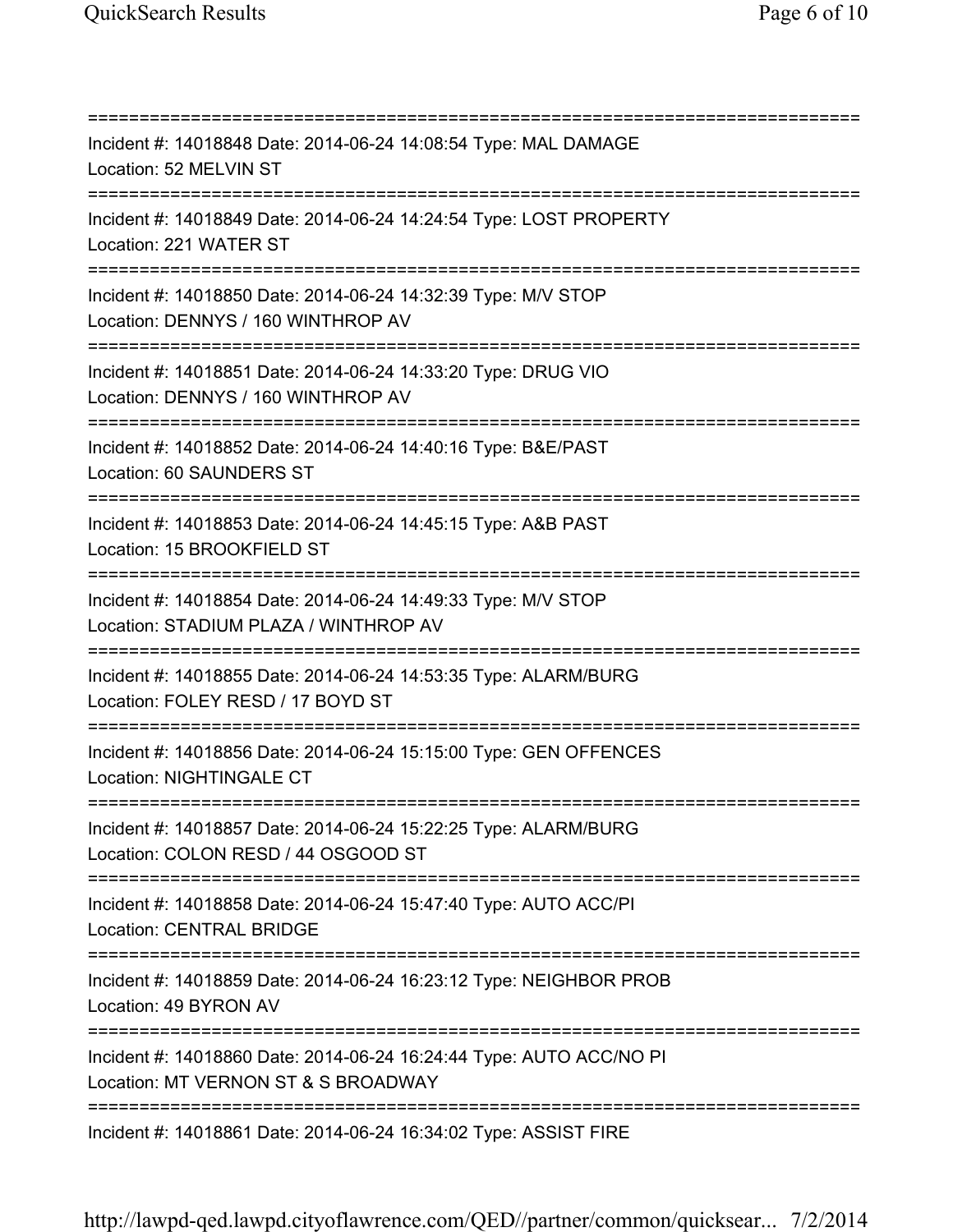| Location: MASON ST & WATER ST                                                                                                        |
|--------------------------------------------------------------------------------------------------------------------------------------|
| Incident #: 14018862 Date: 2014-06-24 17:09:49 Type: MAL DAMAGE<br>Location: BRADFORD ST & FRANKLIN ST                               |
| Incident #: 14018863 Date: 2014-06-24 17:23:55 Type: THREATS<br>Location: BROADWAY AV & WEST ST                                      |
| Incident #: 14018864 Date: 2014-06-24 17:28:27 Type: ALARM/BURG<br>Location: 18 FRANKLIN ST<br>===================================== |
| Incident #: 14018865 Date: 2014-06-24 17:44:27 Type: SUS PERS/MV<br>Location: STATE POOL / ALLSTON ST & HIGH ST                      |
| Incident #: 14018867 Date: 2014-06-24 17:45:02 Type: ALARMS<br>Location: ESSEX TOWERS / 18 FRANKLIN ST                               |
| Incident #: 14018866 Date: 2014-06-24 17:45:11 Type: ANIMAL COMPL<br>Location: 59 SPRINGFIELD ST                                     |
| ==============<br>Incident #: 14018868 Date: 2014-06-24 17:58:55 Type: B&E/PAST<br>Location: ***WALK-IN***WALK-IN*** / 14 SPRUCE ST  |
| Incident #: 14018869 Date: 2014-06-24 18:07:42 Type: ALARMS<br>Location: 45 PEMBROKE DR                                              |
| Incident #: 14018870 Date: 2014-06-24 18:41:52 Type: PARK & WALK<br>Location: FOSTER ST & SPRINGFIELD ST                             |
| Incident #: 14018871 Date: 2014-06-24 19:11:47 Type: ALARMS<br>Location: FIRESTONE TIRES / 60 ESSEX ST                               |
| Incident #: 14018872 Date: 2014-06-24 19:14:45 Type: NEIGHBOR PROB<br>Location: 33 BROOK ST #3 FL 2                                  |
| Incident #: 14018873 Date: 2014-06-24 19:15:35 Type: DISTURBANCE<br>Location: 77 S UNION ST                                          |
| Incident #: 14018874 Date: 2014-06-24 19:21:03 Type: DISORDERLY<br>Location: 42 MARBLE AV                                            |
| <u>Indident #: 14010075 Deta: 2014 06 24 10:27:47 Tune: NEICUDOD DDOD</u>                                                            |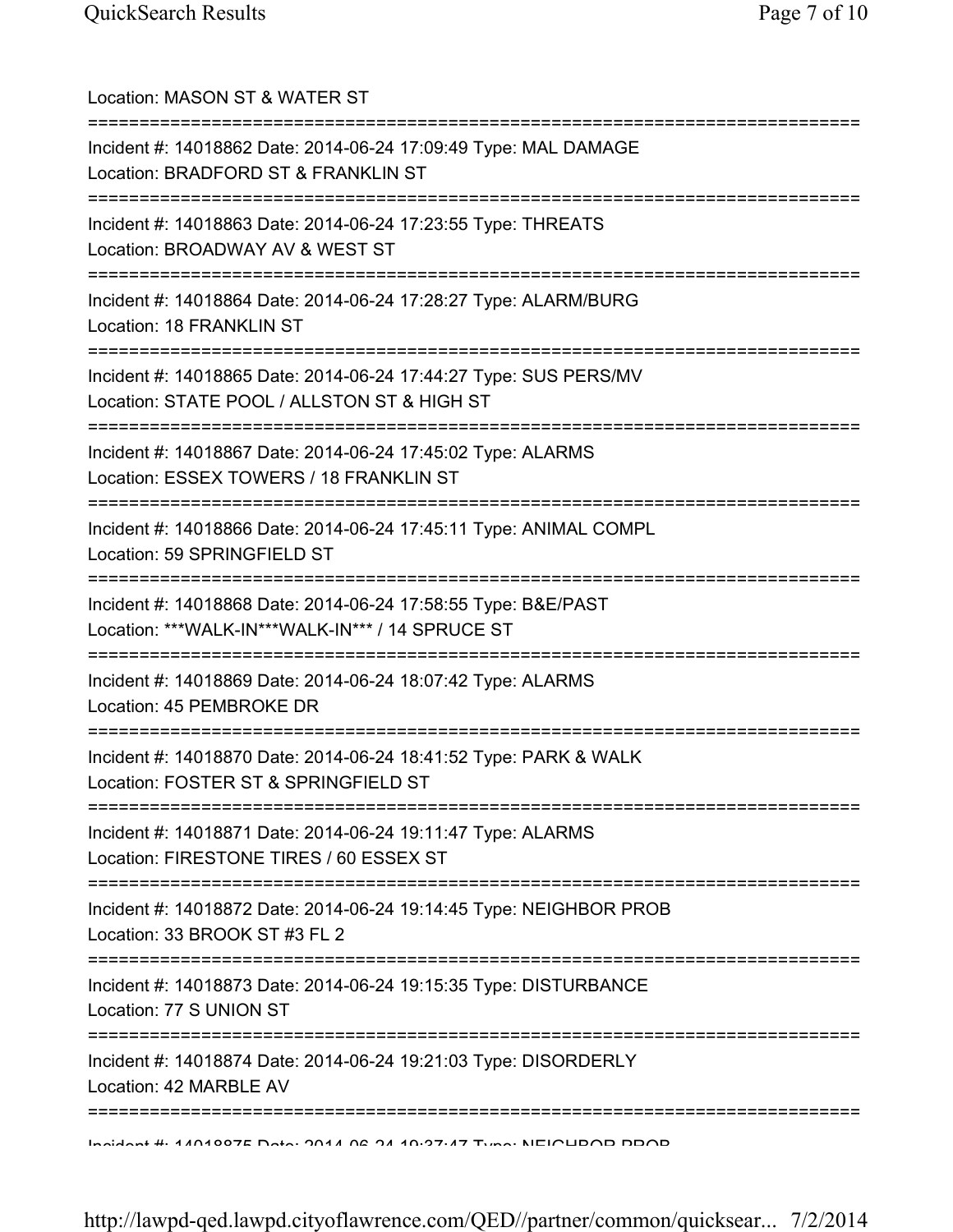| Location: 33 BROOK ST #3 FL 1<br>;===============================                                                                    |
|--------------------------------------------------------------------------------------------------------------------------------------|
| Incident #: 14018876 Date: 2014-06-24 19:38:03 Type: INVESTIGATION<br>Location: 270 CANAL ST #331                                    |
| Incident #: 14018877 Date: 2014-06-24 19:44:43 Type: NOISE ORD<br>Location: 24 BROOK ST<br>:================================         |
| Incident #: 14018878 Date: 2014-06-24 19:46:19 Type: GENERAL SERV<br>Location: 4 CRESTWOOD CIR                                       |
| Incident #: 14018879 Date: 2014-06-24 19:50:21 Type: FIGHT<br>Location: 62 BASSWOOD ST                                               |
| Incident #: 14018880 Date: 2014-06-24 20:03:30 Type: NOTIFICATION<br>Location: 120 BOXFORD ST                                        |
| Incident #: 14018881 Date: 2014-06-24 20:07:35 Type: ALARM/BURG<br>Location: PERROTTA'S SUPER DRUG / 292 PROSPECT ST                 |
| Incident #: 14018882 Date: 2014-06-24 20:14:30 Type: AUTO ACC/UNK PI<br>Location: BOXFORD ST & S UNION ST                            |
| Incident #: 14018883 Date: 2014-06-24 20:20:04 Type: SUS PERS/MV<br>Location: CVS PHARMACY / 205 S BROADWAY                          |
| =================================<br>Incident #: 14018884 Date: 2014-06-24 20:24:48 Type: M/V STOP<br>Location: OSGOOD ST & SALEM ST |
| Incident #: 14018885 Date: 2014-06-24 20:25:47 Type: DISORDERLY<br>Location: FERRY ST & PLEASANT ST                                  |
| Incident #: 14018886 Date: 2014-06-24 20:49:18 Type: SUS PERS/MV<br>Location: DURANT ST & WILMOT ST                                  |
| Incident #: 14018888 Date: 2014-06-24 20:51:09 Type: M/V STOP<br>Location: CHESTNUT ST & SHORT ST                                    |
| Incident #: 14018887 Date: 2014-06-24 20:51:19 Type: NOISE ORD<br>Location: 21 TREMONT ST                                            |
| ====================                                                                                                                 |

http://lawpd-qed.lawpd.cityoflawrence.com/QED//partner/common/quicksear... 7/2/2014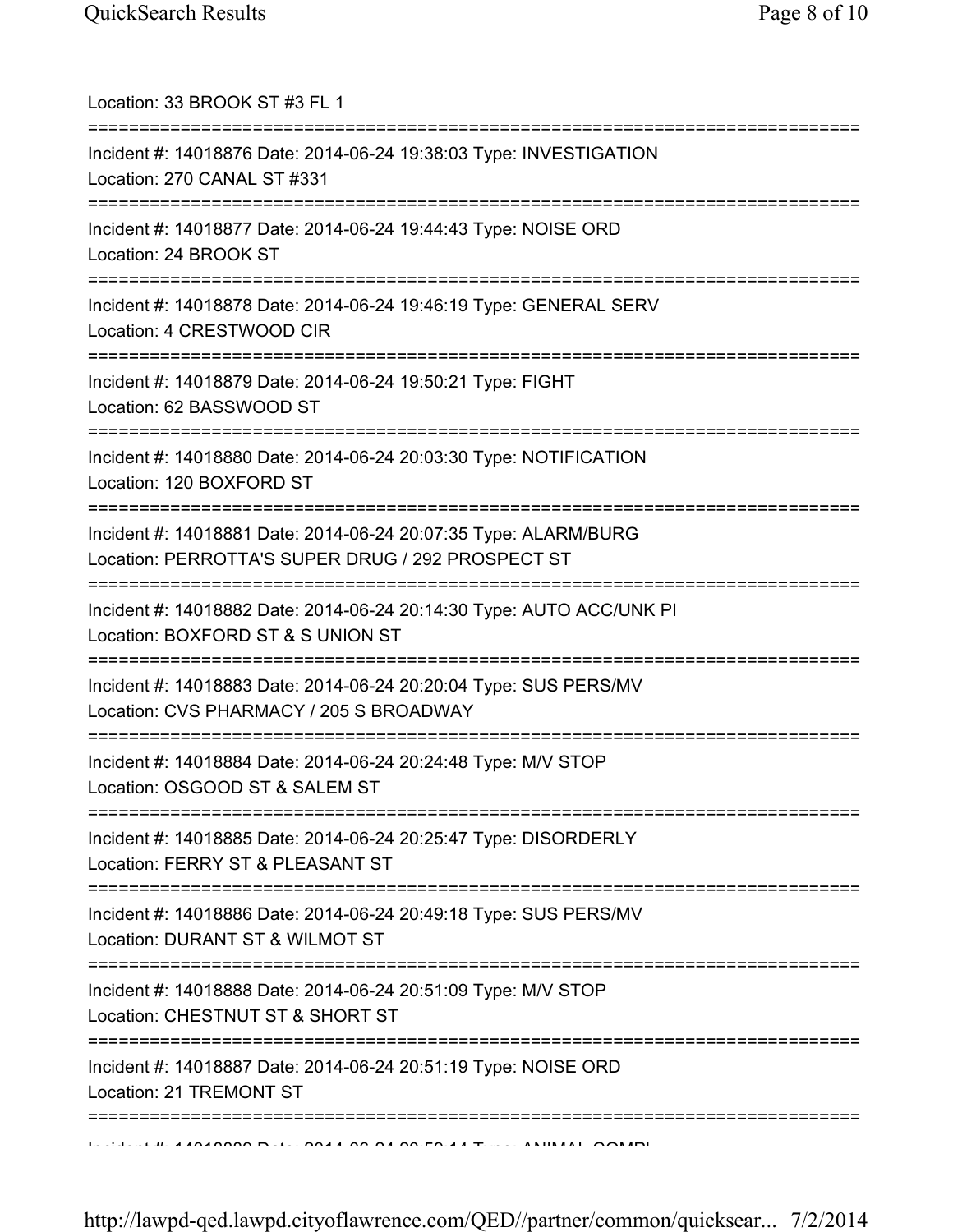| Location: 290 HOWARD ST<br>======================                                                                             |
|-------------------------------------------------------------------------------------------------------------------------------|
| Incident #: 14018890 Date: 2014-06-24 20:59:57 Type: NOISE ORD<br>Location: BROOKFIELD ST & KENNETH ST FL 3                   |
| Incident #: 14018891 Date: 2014-06-24 21:13:30 Type: NOISE ORD<br>Location: 550 BROADWAY                                      |
| Incident #: 14018892 Date: 2014-06-24 21:19:36 Type: ALARM/HOLD<br>Location: 10 S BROADWAY                                    |
| Incident #: 14018893 Date: 2014-06-24 21:19:40 Type: NOISE ORD<br>Location: 158 MYRTLE ST                                     |
| Incident #: 14018894 Date: 2014-06-24 21:22:49 Type: HIT & RUN M/V<br>Location: 26 WATER ST                                   |
| Incident #: 14018895 Date: 2014-06-24 21:24:31 Type: SUS PERS/MV<br>Location: 93 STEARNS AV                                   |
| Incident #: 14018896 Date: 2014-06-24 21:30:05 Type: NOISE ORD<br>Location: E HAVERHILL ST & ELM ST                           |
| Incident #: 14018897 Date: 2014-06-24 21:55:05 Type: NOISE ORD<br>Location: BERKELEY ST & SWAN ST                             |
| =============================<br>Incident #: 14018898 Date: 2014-06-24 21:59:49 Type: NOISE ORD<br>Location: 351 HAMPSHIRE ST |
| Incident #: 14018899 Date: 2014-06-24 22:13:11 Type: STOL/MV/PAS<br>Location: 129 TRENTON ST                                  |
| Incident #: 14018900 Date: 2014-06-24 22:26:30 Type: TOW/REPOSSED<br>Location: 59 MILTON ST                                   |
| Incident #: 14018901 Date: 2014-06-24 22:27:03 Type: TOW/REPOSSED<br>Location: 24 FLORENCE AV                                 |
| Incident #: 14018902 Date: 2014-06-24 22:53:08 Type: DISTURBANCE<br>Location: 143 S UNION ST                                  |
|                                                                                                                               |

http://lawpd-qed.lawpd.cityoflawrence.com/QED//partner/common/quicksear... 7/2/2014

Incident #: 14018903 Date: 2014 06 24 22:58:44 Type: B&E/PAST